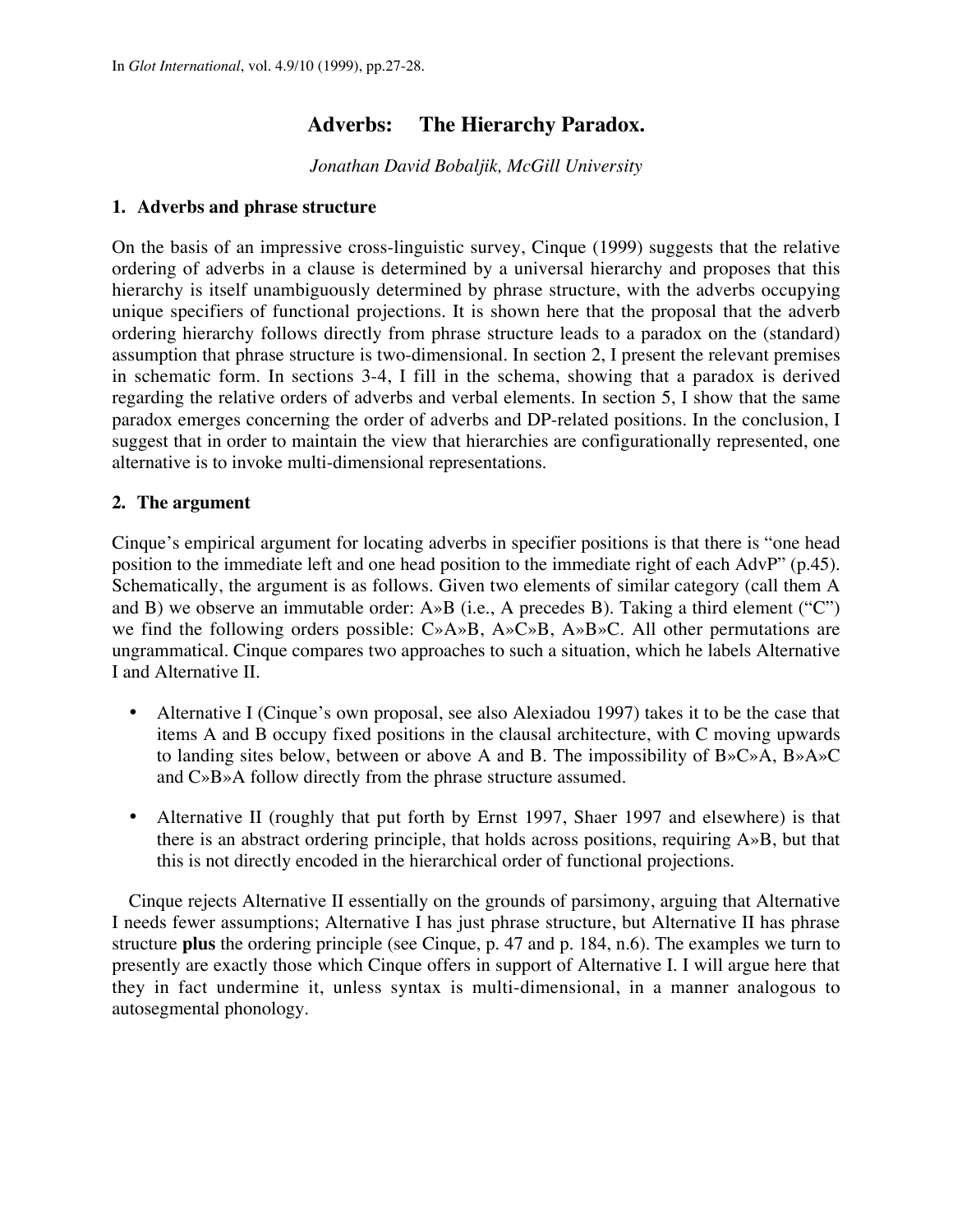### **3. The data: Adverbs and verbal heads**

Cinque's initial argument is established on the basis of the relative ordering of adverbs and verbal heads (including finite verbs, auxiliaries and past participles). These are shown to fit the schema of the argument above, with  $A,B =$  adverbs, and  $C =$  verbal element.

(Cinque argues that many apparent counter-examples to his proposed hierarchy arise as the result of either subtle variations in the meaning of the adverbs [lexical ambiguity], correlating with different positions, or movement of the adverbs or of projections containing them, or by other means [chapter 1]. For the sake of the discussion, I accept Cinque's arguments regarding absolute adverb order and the examples that establish it, though for the record, there is some controversy here; see, e.g. Ernst 1997, Williams 1998.)

To illustrate the argument, Cinque notes (p.47) that in Italian, either *mica* 'not' or *più* 'any longer' may either precede or follow a past participle, as in (1).

| (1) | a. | Non        | hanno | mica/più                           | mangiato.                  |                   |
|-----|----|------------|-------|------------------------------------|----------------------------|-------------------|
|     |    | Non.       | hanno |                                    | mangiato <i>mica/più</i> . |                   |
|     |    | <b>NEG</b> |       | they-have not / any.longer eaten   |                            | not/any longer.   |
|     |    |            |       | 'They haven't eaten (any longer).' |                            | (Cinque 1999, 47) |

Moreover, the two may cooccur together on either side of the participle, or straddling it with *mica* preceding and *più* following:

| (2) | a. | Non  | hanno | (mica più)                             |          | <b>mangiato</b> ( <i>mica più</i> ). |
|-----|----|------|-------|----------------------------------------|----------|--------------------------------------|
|     | b. | Non. | hanno | mica                                   | mangiato | pui.                                 |
|     |    |      |       | NEG they-have not $/$ any longer eaten |          | not/any longer.                      |
|     |    |      |       | 'They haven't eaten (any longer).'     |          | (Cinque 1999, 47)                    |

However, regardless of their positions with respect to the participle, the order of the adverbs *mica* and *più* relative to one another is fixed, as shown in (3).

| (3) | a.          |            | *Non hanno | più mica                           | mangiato |                   |
|-----|-------------|------------|------------|------------------------------------|----------|-------------------|
|     | b.          | *Non       | hanno      |                                    | mangiato | più mica.         |
|     | $c_{\cdot}$ | *Non       | hanno      | più                                | mangiato | mica.             |
|     |             | <b>NEG</b> |            | they-have any longer (not) eaten   |          | (any longer) not. |
|     |             |            |            | 'They haven't eaten (any longer).' |          | (Cinque 1999, 47) |

This neatly fits the schema above. The overall order of A (*mica)* is fixed relative to B *(più*), even when they are not adjacent, but the order of C (*mangiato*) relative to these two items is free. The conclusion is that the order of the adverbs follows directly from the phrase structure (via the independent ordering of the functional heads in whose specifiers Cinque takes the adverbs to reside) while the participle is free to undergo head movement to any of the various heads hosting the adverbs. Thus, the analysis attributed to (2a) on his analysis would be (minimally) (4), with other grammatical examples above corresponding to the participle surfacing in lower (trace) positions. (The past participle may occur even higher, see p45 (1a)).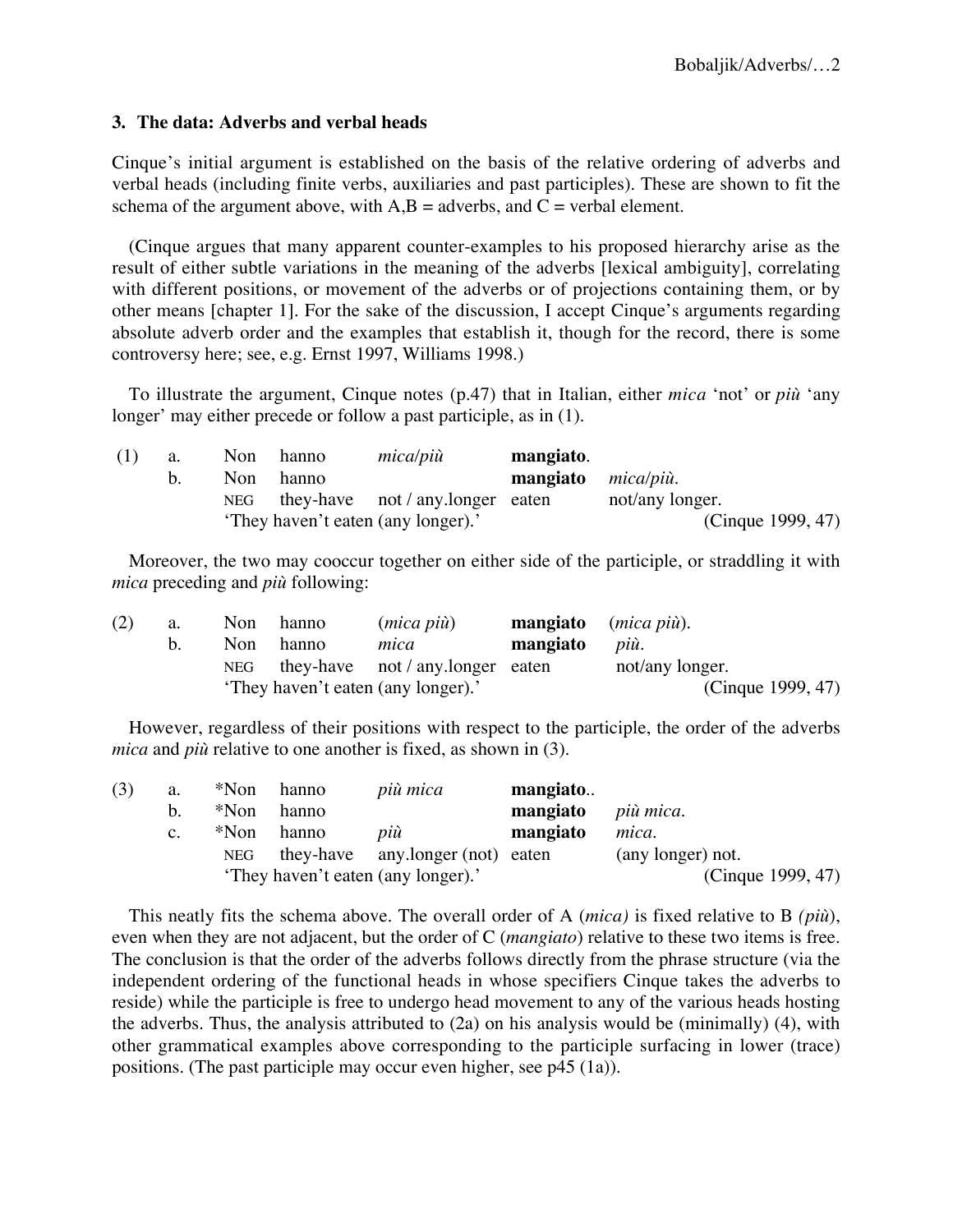## (4)  $\left[\text{non hanno }\right]_{FP}$  mangiato<sub>i</sub>  $\left[\text{mica } t_i \right]_{pi\text{pi}}$  più  $t_i \left[\text{v}_P \left[t_i \right] \right]$

### **4. The paradox I: Verbal heads and adverbs**

The examples Cinque considers involve the possible relative orders among two adverbs and a (perfect) participle. As Cinque notes, though, the (observed) position of the auxiliary is also not invariant in such examples. In particular, the auxiliary may occur lower than many adverbs, and significantly, lower than adverbs such as *mica*, which, as we have just seen, may follow the participle. The following is a relevant example (for others, see Cinque 1999).

(5) Gianni purtroppo forse stupidamente *mica* **gli ha** più telefonato. G. unfortunately perhaps stupidly not to-him has any longer telephoned. (Cinque 1999, 51)

If the adverbs indeed occupy a fixed position, then we conclude that the auxiliary may occur lower than the highest position which the participle comes to occupy. [Note that Cinque (pp. 50- 51) discusses the restrictions regarding the cooccurrence of *mica* and sentential negation *non*, arguing that *mica* occupies the same, fixed position in all examples here.] The auxiliary follows *mica* in (5) and the participle precedes *mica* in (1b). On the assumption that the "lowest" attested position of the auxiliary is its base position (or higher), then the structure of (2a) in (4) must be updated to include a trace of the auxiliary below *mica*. Regardless of the exact position of the trace, the derivation in (6) involves a violation of the Head-Movement Constraint.

(6) [ non hanno 
$$
[F_P]
$$
 mangiato  $[m_{\text{cap}} \text{ mica } t_{AUX} \text{ } t_{PART} \text{ } [m_{\text{cap}} \text{ pii } t_{PART} \text{ } [m_{\text{cap}} \text{ } t_{PART} \text{ } ]]]]$ 

Importantly, despite the fact that the auxiliary may follow *mica* and that the participle may precede *mica*, the gross relative order of the auxiliary and participle is fixed. Regardless of the position of these elements relative to the adverbs, the auxiliary must precede the participle.

| (7) | a.             | *Gianni<br>G. | stupidamente<br>stupidly | telefonato<br>telephoned                                                                     | mica<br>not                                     | gli ha      | più.<br>to-him has any longer. |
|-----|----------------|---------------|--------------------------|----------------------------------------------------------------------------------------------|-------------------------------------------------|-------------|--------------------------------|
|     | $\mathbf b$ .  | *Gianni<br>G. | stupidamente<br>stupidly | telefonato<br>telephoned                                                                     | gli ha<br>to-him has                            | mica<br>not | più.<br>any longer.            |
|     | $\mathbf{c}$ . | *Gianni<br>G. | stupidamente<br>stupidly | mica<br>not<br>(Mario Fadda, Michela Ippolito and Lara Riente, personal communication, 7/99) | telefonato<br>telephoned to-him has any longer. | gli ha      | più.                           |

We have now reproduced the schema from section 2, using a different assignment of values to A,B and C. In particular, we take the case where A and B are verbal elements (the auxiliary and participle, respectively), and C is an adverb, say *mica*. The auxiliary (A) and participle (B) may both occur to the left of the adverb (C) (1b), or they may both occur to the right of the adverb (5), or they may flank the adverb (2b). Yet alternative orders in which B precedes A are ungrammatical (7). By Cinque's argument (Alternative I), it follows that the verbal elements (auxiliary and participle in this case) occupy fixed positions in the phrase structure representation, while the adverb is free to move among them.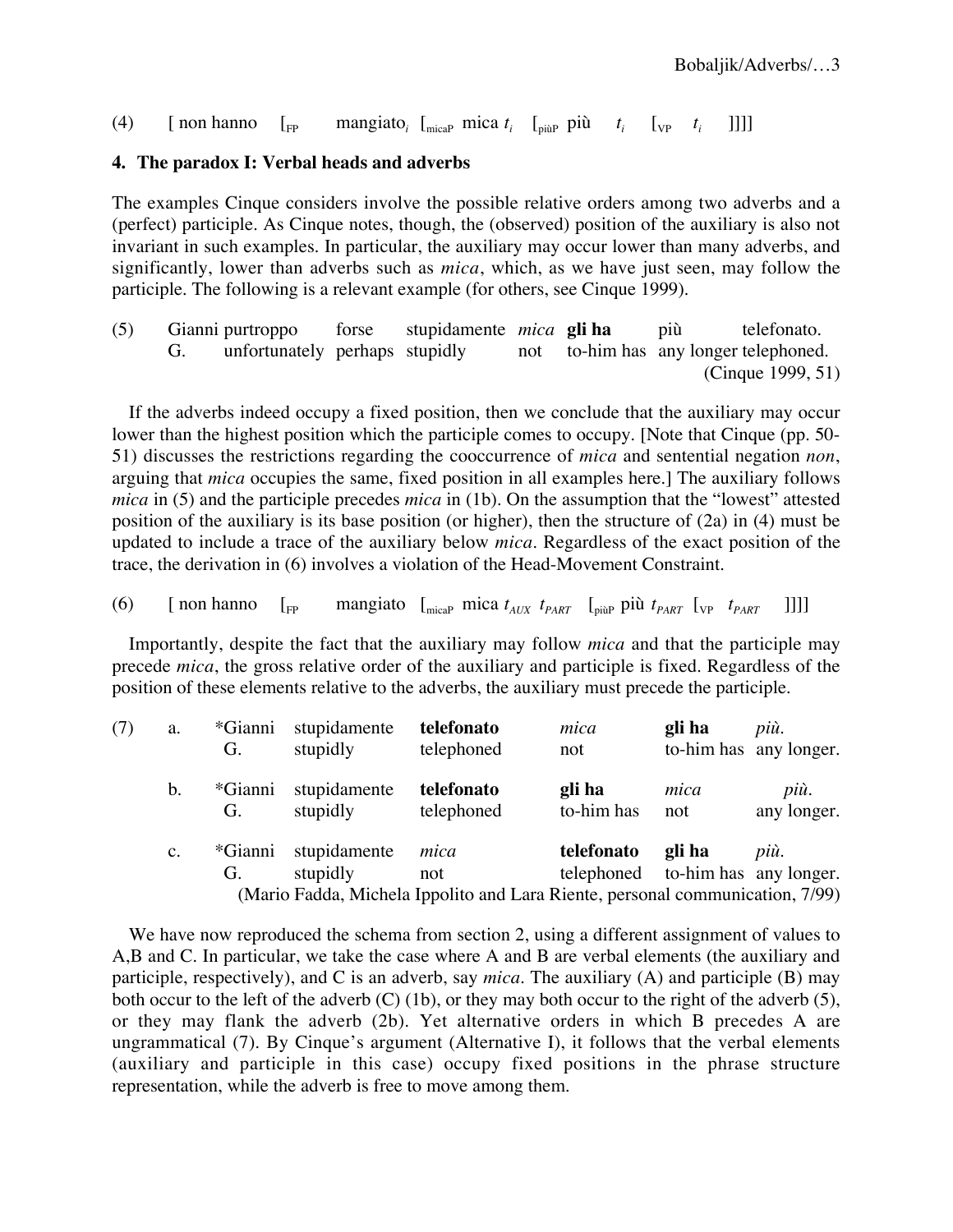There are numerous ways to enrich the mechanics of the theory to try to avoid this paradox. Such enrichments, however, undermine the parsimony argument, and amount to Alternative II. For example, one possibility (suggested by G. Cinque and C. Laenzlinger, in responses to a draft of this squib) is to invoke a stipulation to the effect that (certain) moved elements may leapfrog over one another, but the end result must be isomorphic to the base order (as Cinque himself notes, it is not clear how to restrict this to the cases at hand, given that movement inverting the base order undeniably exists). Such an isomorphism principle is straightforwardly incompatible with the claim that "Alternative I needs nothing special to account for  $[(3c)]$ , as it simply offers no way of deriving [(3c)]." (Cinque 1999:47). Recall that the argument for Alternative I is that Alternative II is a "supplement" to the theory and that no such independent ordering principles should be invoked. Thus, Cinque 1999:47 rejects Alternative II primarily on the grounds that any extrinsic principle "simply recapitulates the ordering principle needed to account for the orders possible" when C is not between A and B, a characterisation that would clearly apply to an isomorphism principle. Similar considerations would apply to proposals involving movement of the adverb, or of projections containing it: to the extent that they are constrained to exclude unattested orders, the required constraints go beyond Alternative I, which is at its core, the hypothesis that the adverb orders are the direct result of their phrase structure positions.

## **5. The paradox II: DP-related projections**

The paradox is replicated in an examination of the relative orders of DPs and adverbs in Chapter 5. Though the paradigms given here are not as complete as in section 3, Cinque's most extensive relevant discussion comes from the positions of floating quantifiers which he takes to be a special case of DPs, occurring in DP-related projections. I have given arguments elsewhere (Bobaljik 1998) against the position that floating quantifiers [FQs] are associated with the trace of the DP they quantify over, but the issue is not directly relevant; Cinque has established quite clearly that floating quantifiers do not fit into the hierarchy he has carefully established for other adverbs, but that they do obey their own hierarchy (pp. 116-118).

On the basis of examples such as (8), Cinque argues that FQs move through projections interspersed among the fixed adverbial projections established previously.

| (8) | a.             | Han              | rifatto<br>'They.have done.again (all) always (all) completely |                  |                       |                                            |                       | (tutti) sempre (tutti) completamente il loro compito.<br>their homework.' |
|-----|----------------|------------------|----------------------------------------------------------------|------------------|-----------------------|--------------------------------------------|-----------------------|---------------------------------------------------------------------------|
|     | b.             | Li ha<br>'CL-has | rifatti<br>done.again (all) always (all) completely            |                  |                       | (tutti) sempre (tutti) completamente bene. |                       | well.'                                                                    |
|     | $\mathbf{c}$ . | Ha<br>'He.has    | (loro)<br>$(to-them)$                                          | sempre<br>always | (loro)<br>$(to-them)$ |                                            | spiegato<br>explained | tutto.<br>everything.'<br>(Cinque 1999:120)                               |

For example, the subject FQ in (8a) may precede the adverbs *sempre* 'always' and *completamente* 'completely' or occur between them. The same is true of the object FO in (8b), and apparently of the dative weak pronominal *loro* in (8c), which Cinque treats together with FQs (p.117, citing Cardinaletti 1991). The arguments in this section follow the schema outlined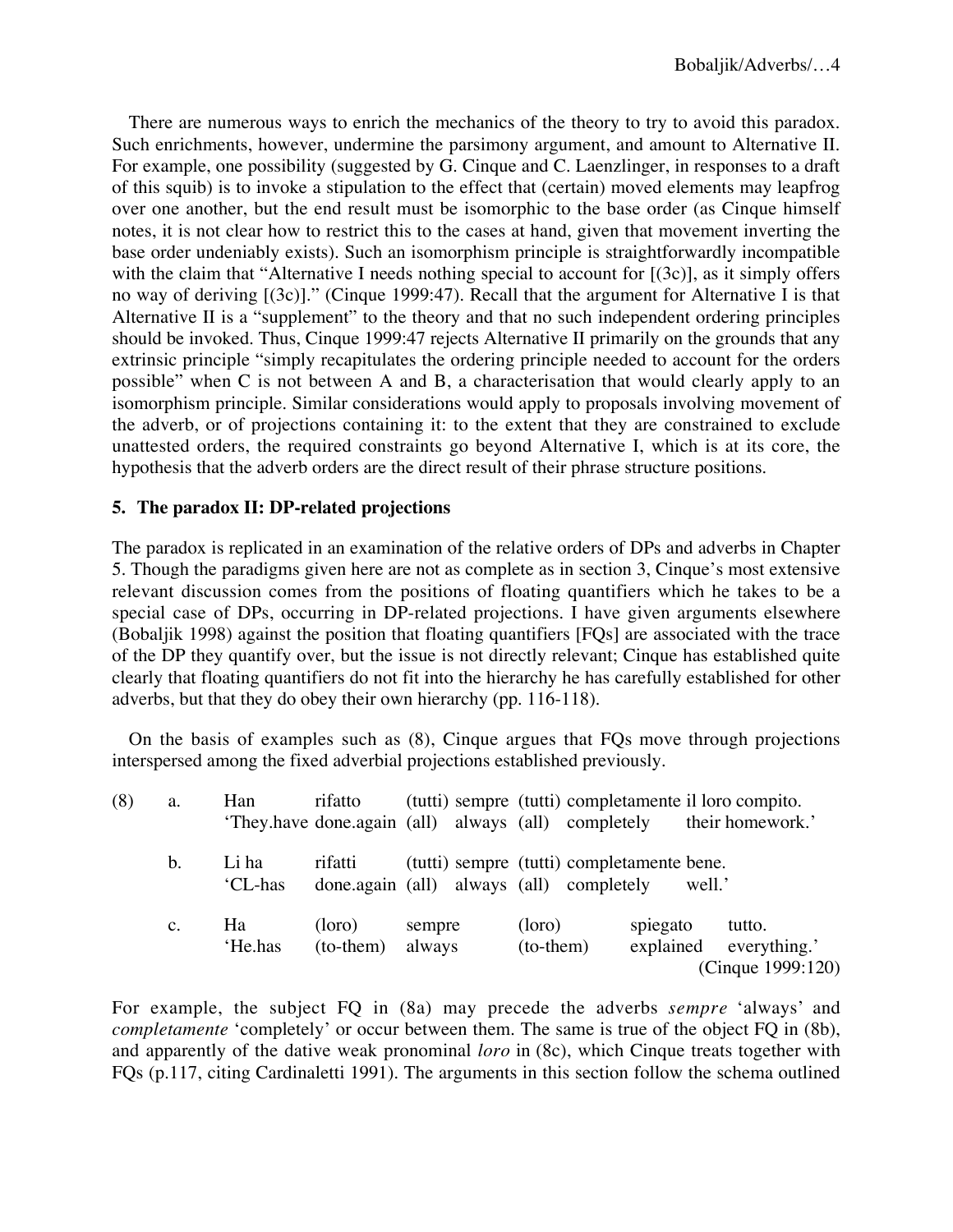above, with A=*sempre*, B=*completamente* and C=FQ. He concludes that FQs raise among the fixed adverbs.

Regarding the relative positions of the FQs themselves, Cinque (pp. 116-118) establishes that there is an invariant order in Romance  $FQ_{SUBHECT} > FQ_{INDIRECT.OBJECT}/*loro* > FQ_{DIRECT.OBJECT}$ . This order is apparently fixed regardless of how these are interspersed among the adverbs. This allows examples similar to (8) to be reinterpreted as involving  $FQ_{\text{SUBIECT}} = A$ ,  $FQ_{\text{OBIECT}} = B$  and *sempre*  $= C$ . The fixed order of the FQs relative to one another, and the variable positioning of the adverb with respect to the FQs, forces (on Alternative I) the conclusion that the FQs (or DPrelated projections more generally) occupy fixed positions determined by properties of phrase structure, and that adverbs such as *sempre* achieve their relative freedom via movement. This of course is the opposite conclusion to that drawn by Cinque, and since the same logic applied to the same examples forces opposite conclusions, the paradox is once again derived.

### **6. Conclusion**

The considerations here do not militate directly against an overall, hierarchical ordering of adverbs, perhaps derived from phrase-structure considerations. However, it is clearly impossible to maintain that the internal ordering of adverbs, that of heads and arguments, and the ordering of the groups with respect to each other, all follow directly from a single phrase-structure representation. Any such account must be supplemented minimally by displacements that may violate strict locality constraints (i.e., crossing paths must be tolerated), in tandem with an independent stipulation to preserve the original word order. One may argue that this is not implausible (indeed, such constraints have been proposed), but invoking such constraints amounts to Alternative II—an extrinsic principle which recapitulates the order putatively arising from phrase structure—and there is no longer an argument from parsimony in favour of Alternative I.

Examining the general picture, the effect given by the data is one of multiple hierarchies (at least, perhaps at most, two) interleaved among one another. One might draw an analogy to the shuffling together of two decks of cards, which preserves the internal order of each deck, but intersperses the cards of each deck among those of the other. It is exactly this interleaving effect that I would suggest here is evidence of a separate, but intrinsically ordered, tier on which adverbs occur, ultimately collapsed together with the argument/head tier by a form of tier conflation (see van Riemsdijk 1998 for recent discussion of multi-dimensional structures, and for a sampling of recent proposals: Moltmann 1992, Chametzky 1996, Åfarli 1998, Martin & Uriagereka 1999, and Wilder 1999). Such a proposal escapes the paradox problem, while accepting the premise that all hierarchies should be encoded by the same formalism, *viz.*, phrase structure, a premise familiar from work in Theta-Theory. (This characterises, for instance, the strong UTAH, i.e., attempts to reduce the thematic hierarchy to unique phrase structure positions corresponding to different theta-roles, see Baker 1997 for discussion.) Cinque and others have recently embraced this direction in attempting to account for the hierarchical ordering of adverbs. As demonstrated above, accepting this premise leads one inescapably to a multi-dimensional theory of phrase-structure in which the principles ordering adverbs occupy a different plane than those ordering verbal elements and arguments.